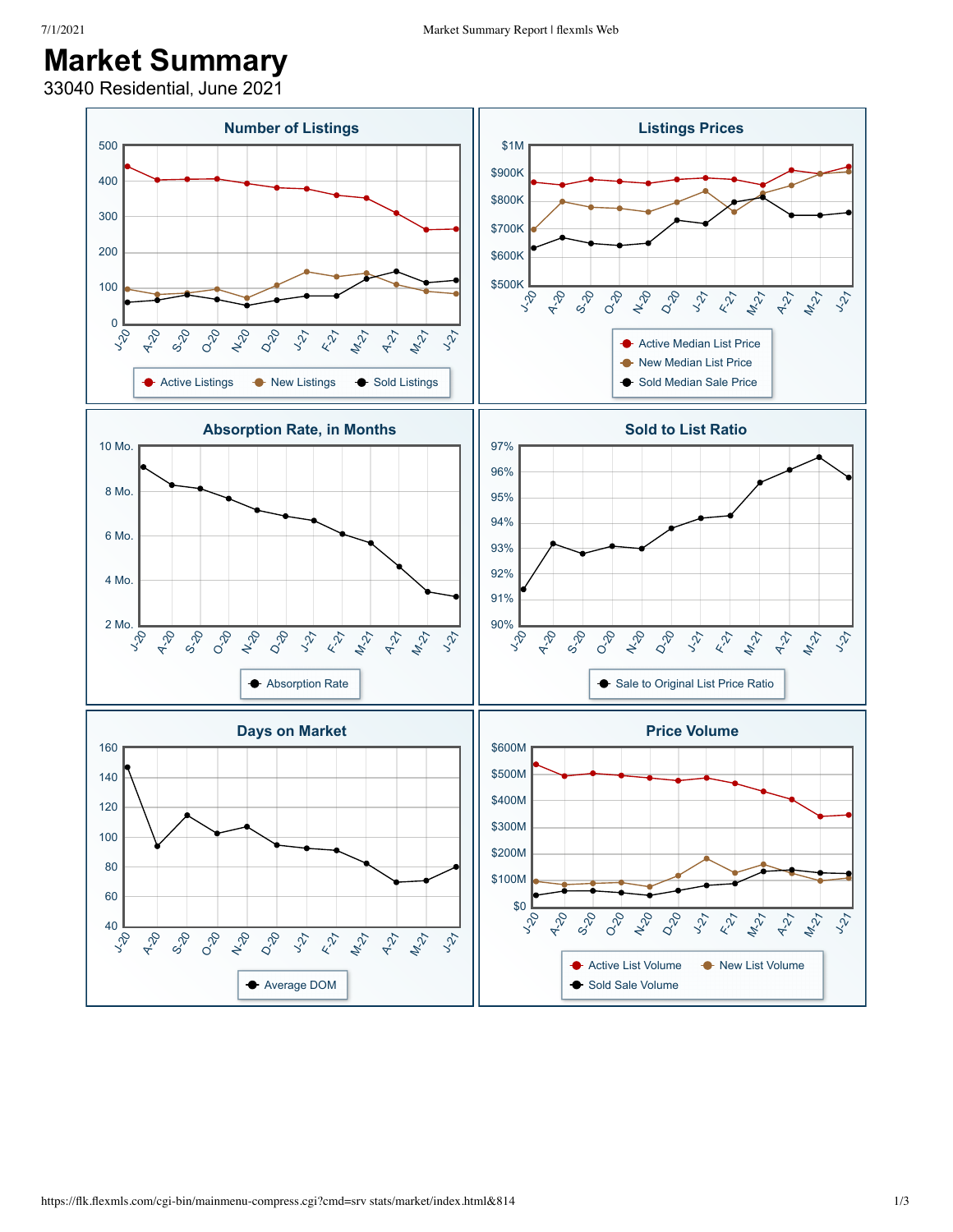| <b>Summary Statistics</b> |             |             |          |                 |                 |           |
|---------------------------|-------------|-------------|----------|-----------------|-----------------|-----------|
|                           | $Jun-21$    | Jun-20      | $%$ Chg  | <b>2021 YTD</b> | <b>2020 YTD</b> | % Chg $ $ |
| Absorption Rate           | 3.27        | 9.11        | $-64.11$ | 4.97            | 8.74            | $-43.14$  |
| Average List Price        | \$1.306.514 | \$1,136,411 | 14.97    | \$1.175.858     | \$1.120.482     | 4.94      |
| l Median List Price       | \$925,000   | \$855,000   | 8.19     | \$850,000       | \$805,000       | 5.59      |
| Average Sale Price        | \$1.029.650 | \$739.225   | 39.29    | \$1,044,472     | \$848,019       | 23.17     |
| Median Sale Price         | \$760,000   | \$550,000   | 38.18    | \$765,000       | \$664.500       | 15.12     |
| Average DOM               | 80          | 130         | -38.46   | 79              | 94              | $-15.96$  |
| Median DOM                | 42          | 85          | $-50.59$ | 41              | 67              | $-38.81$  |

| <b>Sold Listings</b> |                |                   |          |      |                     |          | <b>Pending Listings</b> |                |                         |          |      |                     |          |
|----------------------|----------------|-------------------|----------|------|---------------------|----------|-------------------------|----------------|-------------------------|----------|------|---------------------|----------|
|                      |                | <b>This Month</b> |          |      | <b>Year to Date</b> |          |                         |                | <b>This Month</b>       |          |      | <b>Year to Date</b> |          |
|                      | 2021           | 2020              | % Chg    | 2021 | 2020                | % Chg    |                         | 2021           | 2020                    | % Chg    | 2021 | 2020                | % Chg    |
| 0-99,999             | 0              | 0                 | 0.0      | 0    | 1                   | $-100.0$ | 0-99,999                | 0              | $\mathbf 0$             | 0.0      | 0    | 0                   | 0.0      |
| 100,000-149,999      | 0              | 0                 | 0.0      | 0    | 1                   | $-100.0$ | 100,000-149,999         | $\mathbf 0$    | $\mathbf 0$             | 0.0      | 0    | 0                   | 0.0      |
| 150,000-199,999      | 1              | 3                 | $-66.7$  | 3    | 5                   | $-40.0$  | 150,000-199,999         | 0              | 3                       | $-100.0$ | 2    | 8                   | $-75.0$  |
| 200,000-249,999      | 7              | 1                 | 600.0    | 15   | 5                   | 200.0    | 200,000-249,999         | 3              | $\overline{4}$          | $-25.0$  | 9    | 6                   | 50.0     |
| 250,000-299,999      | 3              | $\overline{2}$    | 50.0     | 14   | 10                  | 40.0     | 250,000-299,999         | 3              | $\overline{\mathbf{4}}$ | $-25.0$  | 19   | 11                  | 72.7     |
| 300,000-349,999      | 3              | 0                 | N/A      | 14   | 6                   | 133.3    | 300,000-349,999         | 1              | $\Omega$                | N/A      | 10   | 3                   | 233.3    |
| 350,000-399,999      | 2              | $\mathbf{1}$      | 100.0    | 28   | 13                  | 115.4    | 350,000-399,999         | 1              | 3                       | $-66.7$  | 27   | 13                  | 107.7    |
| 400,000-449,999      | 3              | 4                 | $-25.0$  | 33   | 24                  | 37.5     | 400,000-449,999         | 1              | 6                       | $-83.3$  | 26   | 25                  | 4.0      |
| 450,000-499,999      | 7              | 4                 | 75.0     | 30   | 20                  | 50.0     | 450,000-499,999         | 1              | 6                       | $-83.3$  | 37   | 21                  | 76.2     |
| 500,000-549,999      | 3              | 5                 | $-40.0$  | 35   | 22                  | 59.1     | 500,000-549,999         | 1              | 5                       | $-80.0$  | 26   | 18                  | 44.4     |
| 550,000-599,999      | 8              | 4                 | 100.0    | 31   | 16                  | 93.8     | 550,000-599,999         | 3              | 3                       | 0.0      | 27   | 22                  | 22.7     |
| 600,000-649,999      | 4              | $\mathbf{1}$      | 300.0    | 33   | 17                  | 94.1     | 600,000-649,999         | 1              | 6                       | $-83.3$  | 22   | 17                  | 29.4     |
| 650,000-699,999      | 9              | 1                 | 800.0    | 49   | 18                  | 172.2    | 650,000-699,999         | 1              | 8                       | $-87.5$  | 51   | 26                  | 96.2     |
| 700,000-749,999      | 10             | 1                 | 900.0    | 36   | 13                  | 176.9    | 700,000-749,999         | 1              | $\overline{4}$          | $-75.0$  | 29   | 14                  | 107.1    |
| 750,000-799,999      | $\overline{7}$ | $\mathbf{1}$      | 600.0    | 34   | $\overline{7}$      | 385.7    | 750,000-799,999         | 3              | $\overline{2}$          | 50.0     | 25   | 14                  | 78.6     |
| 800,000-849,999      | 4              | 3                 | 33.3     | 29   | 16                  | 81.3     | 800,000-849,999         | 1              | $\mathbf{1}$            | 0.0      | 22   | 10                  | 120.0    |
| 850,000-899,999      | 1              | $\mathbf{1}$      | 0.0      | 31   | 15                  | 106.7    | 850,000-899,999         | 0              | 4                       | $-100.0$ | 33   | 24                  | 37.5     |
| 900,000-949,999      | 3              | 0                 | N/A      | 16   | 7                   | 128.6    | 900,000-949,999         | 3              | 0                       | N/A      | 18   | 2                   | 800.0    |
| 950,000-999,999      | 5              | 0                 | N/A      | 19   | 3                   | 533.3    | 950,000-999,999         | 4              | $\mathbf{1}$            | 300.0    | 22   | 11                  | 100.0    |
| 1,000,000-1,099,999  | 4              | $\overline{2}$    | 100.0    | 10   | 12                  | $-16.7$  | 1,000,000-1,099,999     | 1              | $\overline{2}$          | $-50.0$  | 10   | $\overline{7}$      | 42.9     |
| 1,100,000-1,199,999  | 2              | 1                 | 100.0    | 16   | 9                   | 77.8     | 1,100,000-1,199,999     | 0              | $\Omega$                | 0.0      | 12   | 12                  | 0.0      |
| 1,200,000-1,299,999  | 5              | 0                 | N/A      | 25   | 12 <sup>2</sup>     | 108.3    | 1,200,000-1,299,999     | 2              | $\overline{2}$          | 0.0      | 24   | 10                  | 140.0    |
| 1,300,000-1,399,999  | 4              | $\mathbf{1}$      | 300.0    | 22   | 6                   | 266.7    | 1,300,000-1,399,999     | 4              | $\mathbf 0$             | N/A      | 16   | $\overline{7}$      | 128.6    |
| 1,400,000-1,499,999  | $\overline{7}$ | $\Omega$          | N/A      | 18   | 2                   | 800.0    | 1,400,000-1,499,999     | 1              | $\mathbf{1}$            | 0.0      | 18   | 3                   | 500.0    |
| 1,500,000-1,599,999  | 1              | 0                 | N/A      | 3    | 3                   | 0.0      | 1,500,000-1,599,999     | 0              | $\mathbf 0$             | 0.0      | 4    | 5                   | $-20.0$  |
| 1,600,000-1,699,999  | 1              | $\overline{2}$    | $-50.0$  | 9    | $\overline{c}$      | 350.0    | 1,600,000-1,699,999     | 1              | $\mathbf{0}$            | N/A      | 9    | 1                   | 800.0    |
| 1,700,000-1,799,999  | 2              | 0                 | N/A      | 12   | 5                   | 140.0    | 1,700,000-1,799,999     | 1              | $\mathbf{1}$            | 0.0      | 9    | 3                   | 200.0    |
| 1,800,000-1,899,999  | 3              | 0                 | N/A      | 14   | 3                   | 366.7    | 1,800,000-1,899,999     | 1              | $\mathbf{1}$            | 0.0      | 10   | 7                   | 42.9     |
| 1,900,000-1,999,999  | 1              | $\mathbf{0}$      | N/A      | 3    | $\overline{2}$      | 50.0     | 1,900,000-1,999,999     | $\overline{2}$ | $\mathbf{0}$            | N/A      | 15   | 3                   | 400.0    |
| 2,000,000-2,249,999  | 5              | $\mathbf{1}$      | 400.0    | 27   | $\mathbf{1}$        | 2600.0   | 2,000,000-2,249,999     | $\overline{2}$ | $\mathbf 0$             | N/A      | 14   | 0                   | N/A      |
| 2,250,000-2,499,999  | 1              | $\mathbf{0}$      | N/A      | 16   | 3                   | 433.3    | 2,250,000-2,499,999     | 1              | $\Omega$                | N/A      | 21   | 2                   | 950.0    |
| 2,500,000-2,749,999  | 0              | 0                 | 0.0      | 8    | $\overline{c}$      | 300.0    | 2,500,000-2,749,999     | 0              | $\mathbf 0$             | 0.0      | 10   | 2                   | 400.0    |
| 2,750,000-2,999,999  | $\overline{2}$ | 0                 | N/A      | 10   | 0                   | N/A      | 2,750,000-2,999,999     | 0              | 0                       | 0.0      | 9    | 2                   | 350.0    |
| 3,000,000-3,249,999  | 1              | $\mathbf{0}$      | N/A      | 7    | $\mathbf{1}$        | 600.0    | 3,000,000-3,249,999     | 0              | $\mathbf{0}$            | 0.0      | 3    | 0                   | N/A      |
| 3,250,000-3,499,999  | 0              | $\mathbf{1}$      | $-100.0$ | 3    | $\overline{2}$      | 50.0     | 3,250,000-3,499,999     | 0              | $\mathbf 0$             | 0.0      | 4    | 3                   | 33.3     |
| 3,500,000-3,749,999  | 1              | 0                 | N/A      | 3    | 0                   | N/A      | 3,500,000-3,749,999     | 0              | $\mathbf{0}$            | 0.0      | 2    | 0                   | N/A      |
| 3,750,000-3,999,999  | 0              | 0                 | 0.0      | 5    | 0                   | N/A      | 3,750,000-3,999,999     | 0              | $\mathbf 0$             | 0.0      | 7    | 0                   | N/A      |
| 4,000,000-4,249,999  | 0              | 0                 | 0.0      | 0    | $\mathbf{1}$        | $-100.0$ | 4,000,000-4,249,999     | 0              | $\mathbf{0}$            | 0.0      | 0    | 0                   | 0.0      |
| 4,250,000-4,499,999  | 0              | 0                 | 0.0      | 1    | 0                   | N/A      | 4,250,000-4,499,999     | 0              | $\mathbf 0$             | 0.0      | 0    | 1                   | $-100.0$ |
| 4,500,000-4,749,999  | 0              | 0                 | 0.0      | 0    | $\mathbf{1}$        | $-100.0$ | 4,500,000-4,749,999     | 0              | $\mathbf 0$             | 0.0      | 0    | 0                   | 0.0      |
| 4,750,000-4,999,999  | 2              | 0                 | N/A      | 2    | 0                   | N/A      | 4,750,000-4,999,999     | 1              | $\Omega$                | N/A      | 3    | 0                   | N/A      |
| 5,000,000+           | 0              | 0                 | 0.0      | 2    | 2                   | 0.0      | 5,000,000+              | 0              | 0                       | 0.0      | 1    | 3                   | $-66.7$  |
| Totals               | 122            | 40                | 205.0    | 666  | 288                 | 131.3    | <b>Totals</b>           | 45             | 67                      | $-32.8$  | 606  | 316                 | 91.8     |
|                      |                |                   |          |      |                     |          |                         |                |                         |          |      |                     |          |